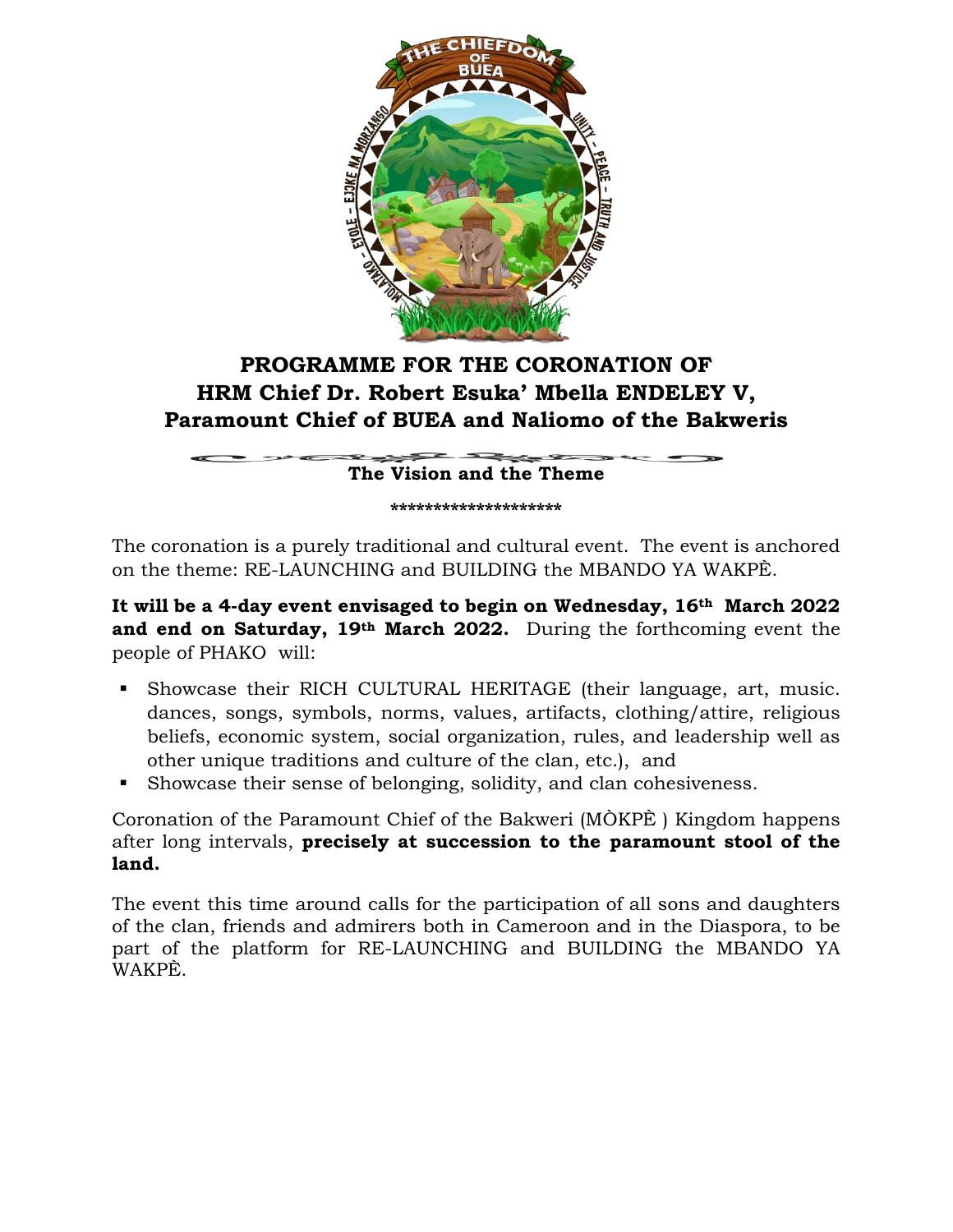

### **DRAFT PROGRAMME OF THE 2-PHASE EVENT**

- **PHASE I: TRADITIONAL PHASE** (Some parts of this phase will be very restricted while some will be open).
	- Venues will be the Royal Palace Grounds and the Buea Town Wrestling Field (Ewoka Whezruwa).
	- It involves certain rites by the Wonya Likenye Royal Family, the Kingmakers of the Paramount Chiefdom, the oldest living person in the Bakweri Land, and the Fako Chiefs.

## **PHASE II: OPEN CULTURAL MANIFESTATION**

- To take place at the Buea Town Green.
- Manifestations and animation will be done by Bakweri (Mòkpè) groups and artists and Non-Mòkpè (other ethnicities) groups and artists.

## **I. PROPOSALS FOR DAY I:**

1. Since it is said the KING does not die and only disappears, the womenfolk of the lost King's family have to go out during the day from 10:00 am to 3:00 pm looking for him. They must visit at least 25 houses and some dignitaries around the town and within the King's area of command, in search for where the King might have possibly gone.

*Dress code of the womenfolk: They will be dressed in black clothes, with dried plantain leaves tied around their waists, some around their heads, and carrying fresh leaves showing signs of mourning*.

- 2. From Day I the **Nganya Juju Dance** will go out at night from 1:00 am or 2:00 am.
- 3. Placement of a giant TV screen at the Wrestling Field (Ewoka Whezruwa) or the tarred open-air space at the Buea Town Green, for broadcasting and film shows of Bakweri cultural aspects.
- 4. Quiz Sessions for Bakweri children to be handled by a constituted jury of 10-15 people, (historians, BALALIA teachers of the language, media people, etc.) *Questions for the children must reflect issues of the Bakweri Clan i.e., the founder of the land, the origin of the people, the political culture of the people, livelihood system of the tribe, etc.*
- 5. Showcasing and exhibition of emerging artists of Bakweri land.
- 6. Teaching young boys how to tie the zranja, amongst other things. Strangers may be given room to display items too. The King is theirs also. *Winners will be awarded prizes at the end of the event.*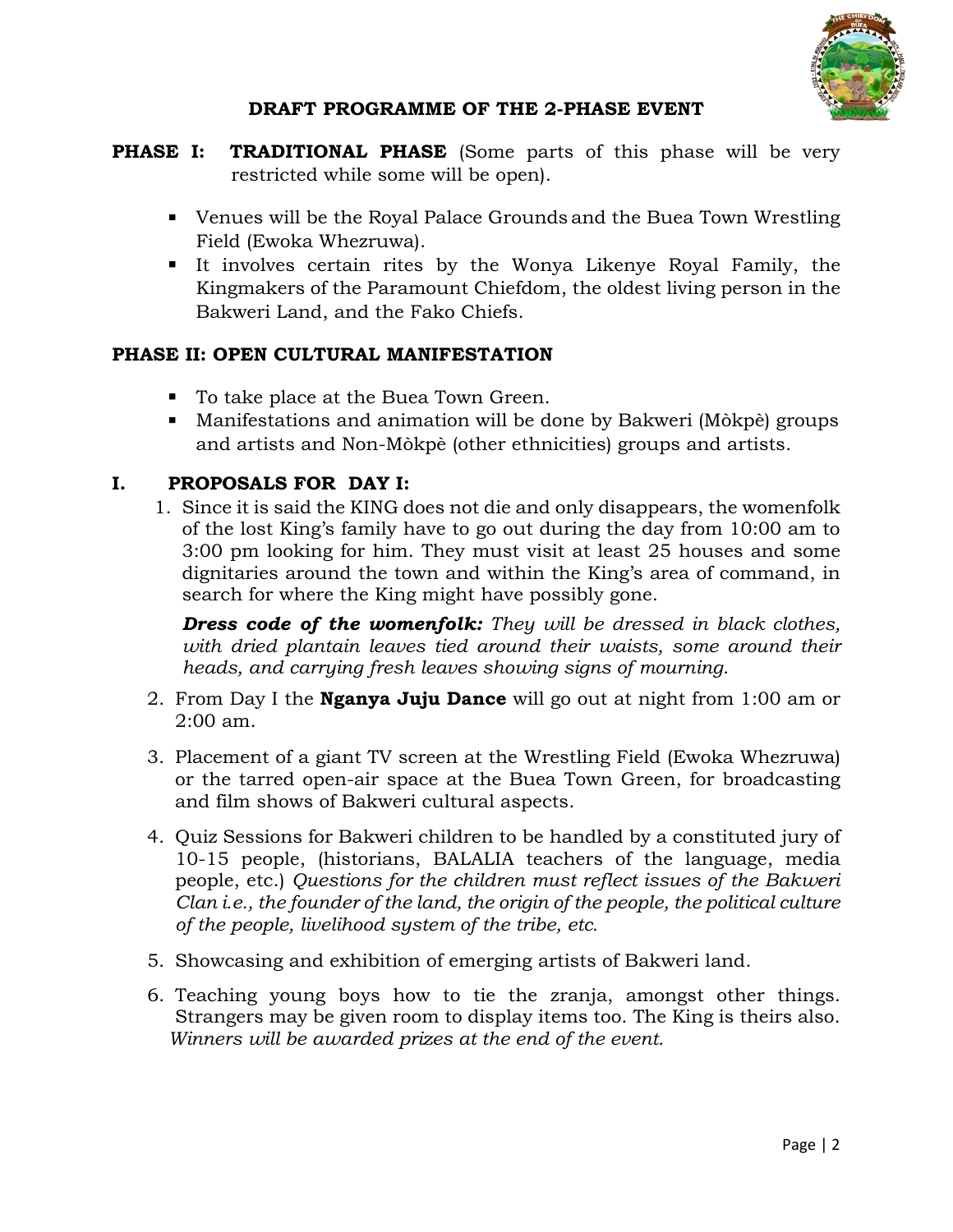

### **II. PROPOSALS FOR DAY II:**

### **Showcasing the cosmopolitan and multicultural nature of Fako Division and hospitality of the indigenes.**

**Venue:** The Wrestling Field (Ewoka Whezruwa) or the tarred open-air space at the Buea Town Green.

1. **Fashion parade involving both men & women:** Participants should be able to introduce themselves in their dialect and tell the jury about the village they come from.

**Dress code will be purely traditional:** *For example, Bakweri women are expected to dress in long kabas and maybe carry an Ezròkò packed with firewood on their backs.* 

*Men are expected to dress in the zranjas, white shirts and hats. These are customs that are fast eroding and need to be revived and preserved.*

- 2. Grand musical concert: All Bakweri and non-Bakweri artistes in the Municipality will be invited to perform during the award of prizes to the winners of competitions. There will be interludes by choir groups. Strangers can be given a chance to perform too.
- 3. Bakweri movies MAIJA, BELLE EVEYO, STRAY, and VOTARY;
- 4. Wrestling competition between villages;
- 5. Tug of war and prize award in three parts: between *men, between women, and between men and women*.
- 6. Choral singing competition.

#### **III. PROPOSAL FOR DAY III:**

**Traditional Coronation –** Details are confidential

#### **IV. PROPOSAL FOR DAY IV**

#### **Open Cultural Manifestations**

**Venue:** The Buea Town Green.

*Expected participants: the Bakweri people in general, invitees, spectators from all corners of Cameroon and the Diaspora.*